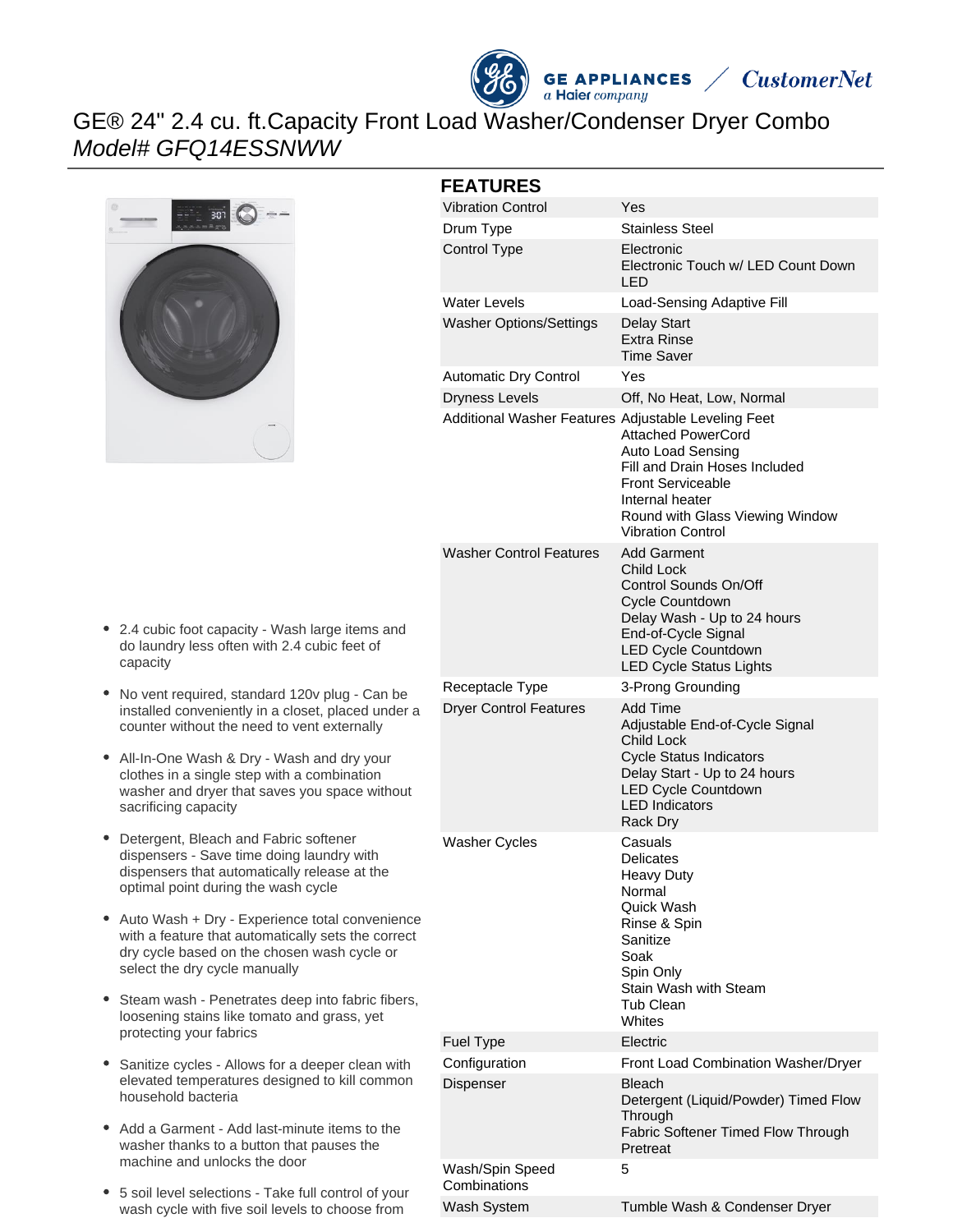| • 5 wash temperature levels - Pick the water<br>temperature you prefer and wash your way                          | Maximum Spin Speed        | 1450 RPM                                                     |
|-------------------------------------------------------------------------------------------------------------------|---------------------------|--------------------------------------------------------------|
|                                                                                                                   | <b>Water Temp System</b>  | Auto Temp, Ex Hot, Hot, Warm, Cool,<br>Cold                  |
| • 5 spin speed choices - Speeds are matched to<br>fabric type for great clothes care<br>Inlet fill hoses included | Number of Cycles          | 14                                                           |
|                                                                                                                   | WiFi Connect              | Optional (Requires part no.<br>PBX23W00Y0)                   |
|                                                                                                                   | Wash/Rinse Temperatures 5 |                                                              |
|                                                                                                                   | Timed Dry                 | 150 Minutes<br>Choose: No heat, Low heat, Normal heat<br>Yes |
|                                                                                                                   | Style                     | Compact<br>Front-Loading                                     |
|                                                                                                                   | <b>Heat Selections</b>    | 5                                                            |
|                                                                                                                   |                           |                                                              |

Have more questions? Please contact 1-800-626-2000